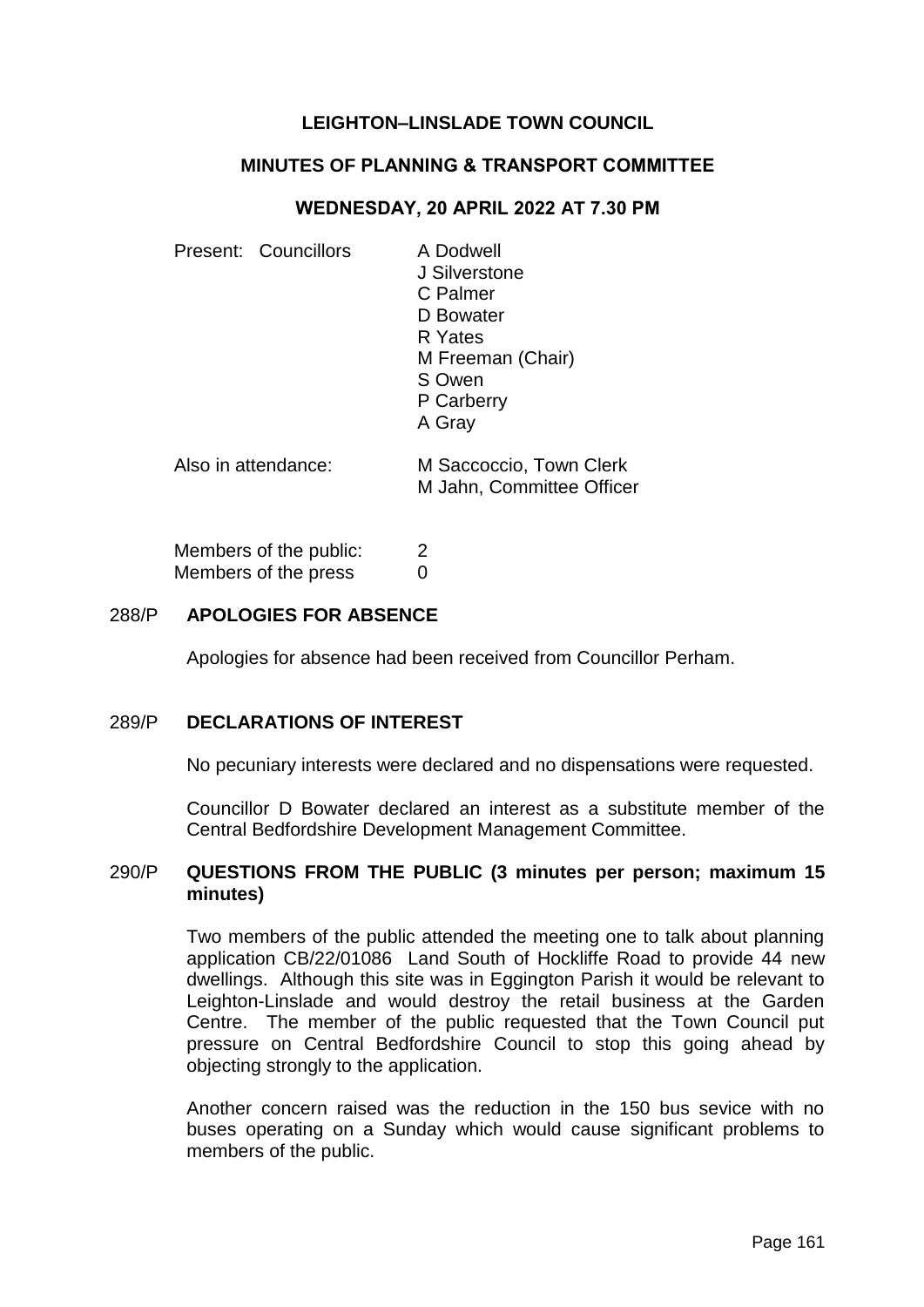The other member of the public present wished to speak about planning application CB/22/00607 Land Under Pylon Corridor on Site 17a adjacent Aurora Rise at item 5 Planning Applications.

## 291/P **MINUTES OF PREVIOUS MEETING**

(a) The Committee received the minutes of the Planning and Transport Committee meeting held on 30 March 2022.

# **RESOLVED that the minutes of the Planning and Transport Committee meeting held 30 March 2022 be approved as a correct record and were signed accordingly.**

(b) Minute reference 281/P Apologies - Councillor Carberry to be added to the apologies list.

Minute reference 286/P Transport Matters – it was confirmed that an application had been made to the Central Bedfordshire Council Rural Match Fund regarding schemes for Parsons Close Recreation Ground and Bunkers Lane with an option to add a speed indicator on Derwent Road near Greenleas School if funding allowed.

Minute reference 286/P Transport Matters – The Canal and River Trust has agreed to undertake some scoping work around the introduction of mitigation measures along the towpath slip way leading to Leighton Road. Various project ideas included the introduction of a removable staggered barrier or a post with a warning sign regarding the proximity of the road. The trees and shrubs would also be cut back to enable better vision.

#### 292/P **PLANNING APPLICATIONS**

A member of the public raised concerns regarding planning application CB/22/00607 Land Under Pylon Corridor on Site 17a Adj Aurora Rise and how this would impact on this residential area. This area was the only open green area for families to use near their homes. No suitable alternative replacement open space has been offered up in mitigation. During construction and use thereafter, the proposal would result in an unacceptable level of noise and disturbance to the detriment of residents. The roads into this area were not adequate for the increase in potential traffic especially larger delivery vehicles with parking already at capacity on these roads. Reference was made to the potential legal transfer of the open space to the local authority or its nominee as part of the S106 Agreement for the site.

Members agreed unanimously that the application was totally inappropriate for this area and the Town Council would strongly object to Central Bedfordshire Council.

The Committee reviewed applications received up until Friday 14 April 2022.

#### **RESOLVED to recommend to Central Bedfordshire Council that**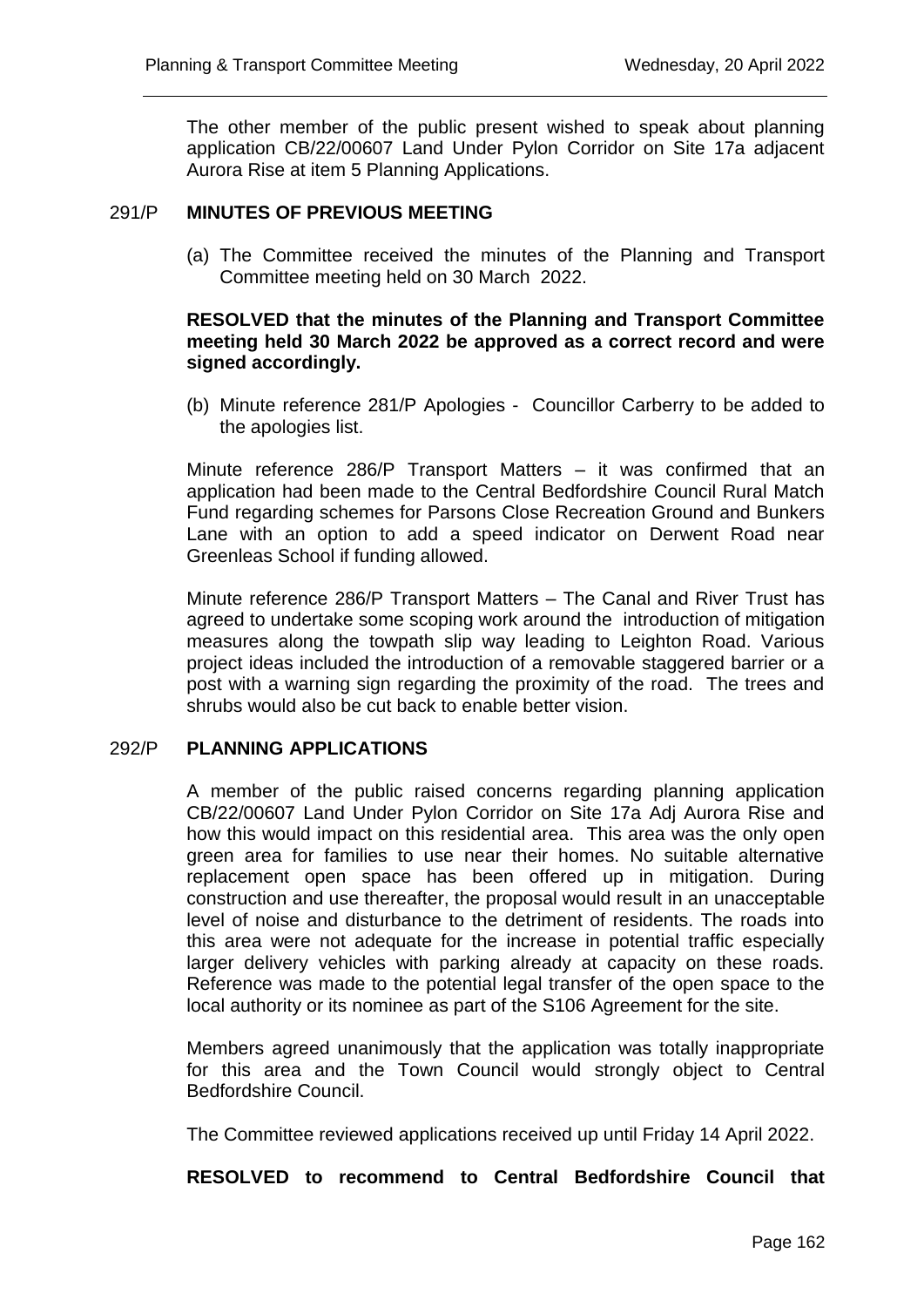**objection be made to application reference CB/22/00607 Land Under Pylon Corridor on Site 17a Adj Aurora Rise on the following grounds:**

- **i) The proposal would result in the loss of valuable open space as designated within the Central Bedfordshire Local Plan. In accordance with Policy EE13 of the Central Bedfordshire Local Plan, the proposal fails to offer up replacement open space of a similar quantity and quality in a suitably accessible location within a similar catchment to the original facility thereby denying residents a sustainable and comparable facility in a suitable location.**
- **ii) The loss of established hedgerows and grassland would have a detrimental impact upon the biodiversity value of the open space for which any potential mitigation measures are unlikely to compensate for.** 
	- **a) The proposal would have a significant impact upon the residential amenity of residents both during the construction phases and thereafter. The planning submission fails to provide an adequate noise assessment to demonstrate otherwise. Should the principal authority be minded to grant permission, that conditions are attached in order to safeguard residential amenity during the construction phases (limiting hours of operation) and the future hours of operation of any future commercial/business uses.**
	- **b) The highways authority would need to be satisfied that the existing road network is capable of entertaining the significant increase in vehicular movements along an already congested road network not capable of meeting its own needs let alone a further development of the scale being proposed.**
	- **c) Prior to adoption, the highways authority would need to be satisfied that the block finished road surfaces are capable of entertaining the level of development proposed.**
	- **d) Attention is drawn to the Third and Fifth Schedule of the Section 106 Agreement for Site 17A and the legal obligation placed on the developer in respects of the transfer of open space and play areas to the Council or its nominee. Frustratingly, the Town Council has been chasing the transfer of the play areas for a least 2 years now but to no avail.**
	- **e) Should the principal authority be minded to grant permission, the Town Council would seek assurance that necessary obligations by way of a S106 Agreement be secured to include contributions toward health, policing, education, leisure, affordable housing, open space and sustainable transport.**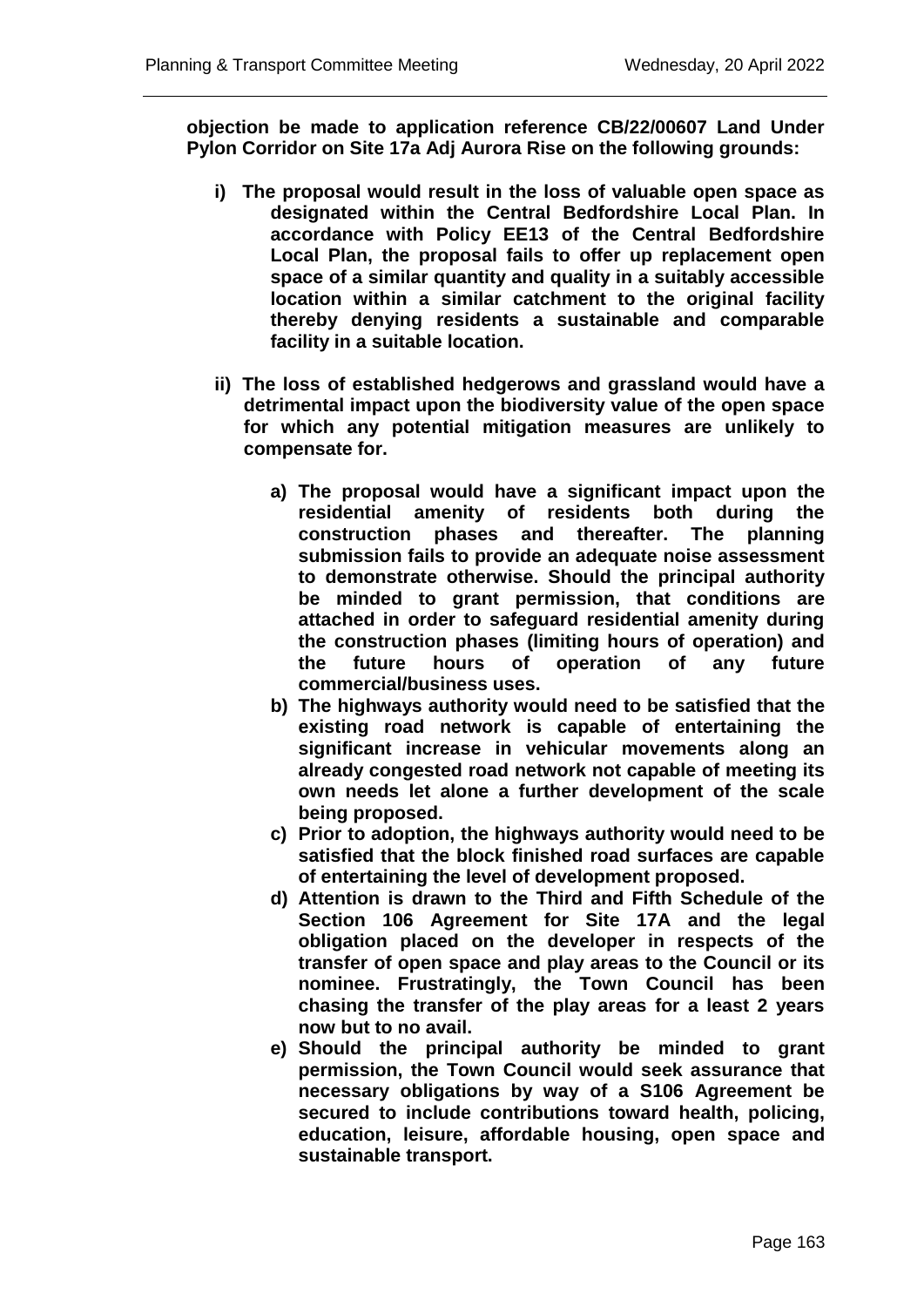- **1. RESOLVED to recommend to Central Bedfordshire Council that objection be made to application reference CB/22/01806 Land South of Hockliffe Road:**
	- **i) The proposal would result in the loss of a valuable community asset thereby forcing those who rely on it to travel greater distances contrary to sustainability principles.**
- **ii) Whilst not designated in policy terms, the plan making authority should make reasonable endeavours to resist the loss of an employment generating use.** 
	- **iii) The proposal would result in the loss of established mature boundary trees to the detriment of the local environment.**

**Should the determining authority be minded to grant permission, the Town Council seeks assurance that the established businesses located nearby by virtue of their operation would not be compromised through the introduction of residential development to the site.** 

**Should the principal authority be minded to grant permission, the Town Council would seek assurance that necessary obligations by way of a S106 Agreement be secured to include contributions toward health, policing, education, leisure, affordable housing, open space and sustainable transport. In particular commuted sums be secured for improvements to the Danes Way and Meadow Way Play areas as well as a meaningful contribution toward the Meadow Way Community Centre.** 

**RESOLVED to recommend to Central Bedfordshire Council that objection be made to application reference CB/22/01133:**

**Despite the proposed amendments, it remains that the balcony is a substantial structure likely to result in overlooking and the loss of privacy for neighbouring properties. The proposed etched glass (over which the planning authority would have little future control) does nothing to address the overlooking issue and on this basis, the application should be refused.** 

**RESOLVED to recommend to Central Bedfordshire Council that no objection be made to the following planning applications:** 

| 1. CB/22/00803  | <b>VANDYKE UPPER SCHOOL</b>             |
|-----------------|-----------------------------------------|
| 2. CB/22/01126  | <b>4 MOWBRAY DRIVE, LINSLADE</b>        |
| 3. CB/22/00953  | <b>6 ST ANDREWS STREET</b>              |
| 4. CB/22/01148  | 22 ST MARTINS DRIVE, LINSLADE           |
| 5. CB/22/01181  | 22 ASHBURNHAM CRESCENT, LINSLADE        |
| 6. CB/22/00570  | <b>2 HARMONY ROW</b>                    |
| 7. CB/22/01191  | <b>MULBERRY HOUSE 95a PLANTATION RD</b> |
| 8. CB/22/01085  | 2 LEVEN CLOSE, LINSLADE                 |
| 9. CB/22/00992  | <b>20 SHENLEY HILL ROAD</b>             |
| 10. CB/22/01225 | <b>LITTLE INCH, BOSSINGTON LANE</b>     |
| 11. CB/22/01241 | <b>SAXONS SLADE, 148 PLANTATION R</b>   |
| 12. CB/22/00798 | <b>191 COTEFIELD DRIVE</b>              |
|                 |                                         |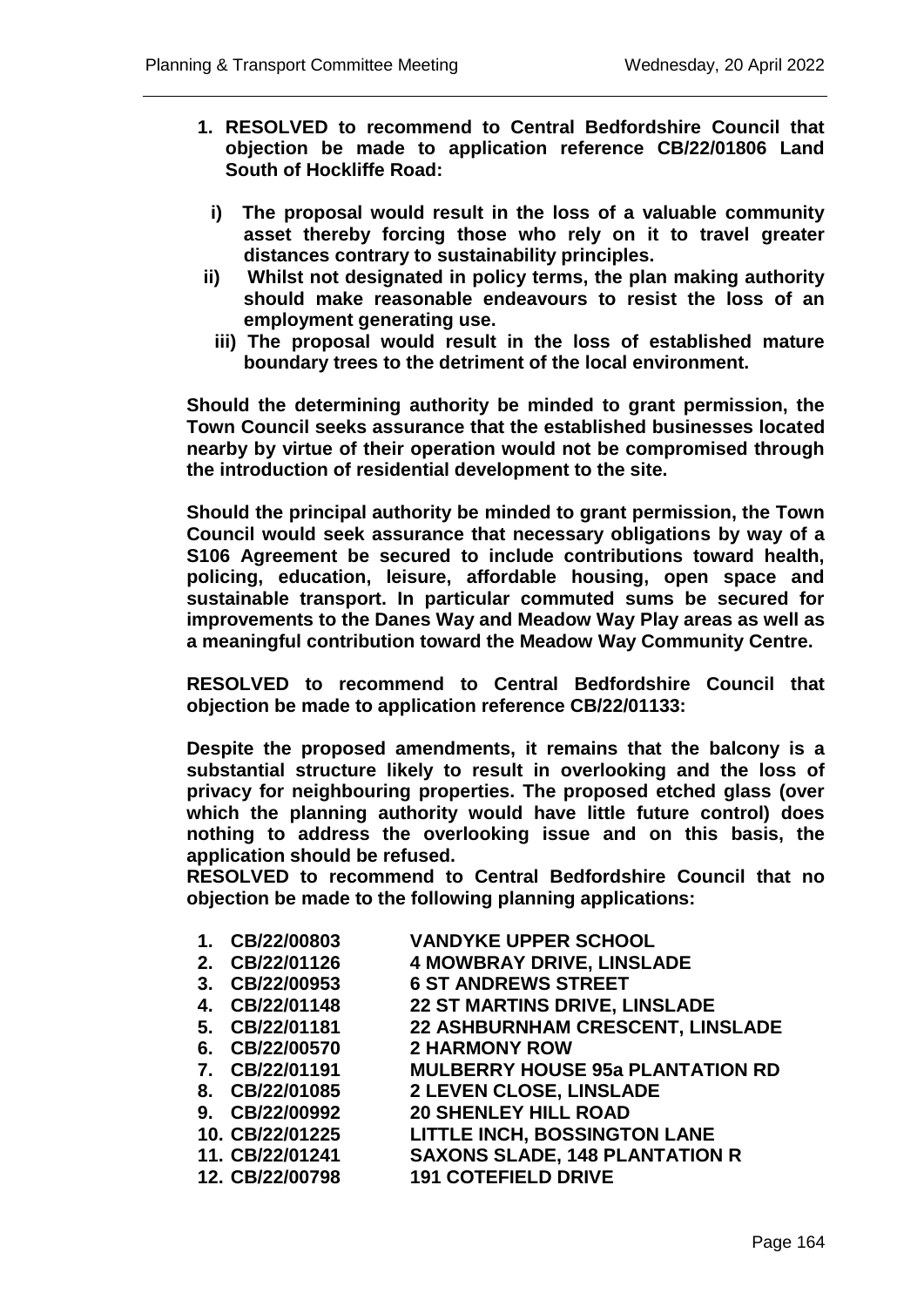| <b>20 HARCOURT CLOSE, LINSLADE</b>      |  |  |
|-----------------------------------------|--|--|
| <b>41 COTEFIELD DRIVE</b>               |  |  |
| <b>36 BILLINGTON ROAD</b>               |  |  |
| <b>18 DUDLEY STREET</b>                 |  |  |
| <b>LAND ADJACENT TO HEATHLEA, SANDY</b> |  |  |
| LANE.                                   |  |  |
|                                         |  |  |

# **LB**

**1. CB/22/01284/LB 27 HIGH STREET**

## **TREES**

| CB/TRE/22/00181        | <b>20 TAYLORS RIDE</b>       |
|------------------------|------------------------------|
| <b>CB/TCA/22/00187</b> | <b>18 NEW ROAD, LINSLADE</b> |

## 293/P **TRANSPORT MATTERS**

It was confirmed that the portfolio holder had been written to regarding the safety audit for the A505 Leighton Buzzard bypass and a reply awaited.

### **RESOLVED to note the information.**

## 294/P **CONSULTATION REGARDING PLEDGE OFFICE CHAIRS SITE**

Members were informed that a pre-application consultation was taking place regarding Pledge Office Chairs Site and to consider making a personal response to this. It was accepted that a formal response at this stage to the pre-application consultation could prejudice by way of predetermination any response the committee may wish to make to any future planning application.

#### **RESOLVED to note the information.**

### 295/P **STREET NAMING**

No response had been received regarding Chamberlains Barn Phase III street naming but suggestions had been put forward to developers to consider a theme of local author Mary Norton and The Borrowers or the Narrow Gauge Railway.

#### **RESOLVED to note the information.**

## 296/P **INFORMATION ITEMS**

(a) The Committee received correspondence dated 30 March 2022 from Central Bedfordshire Council regarding an appeal decision for 44 Redwood Glade (CB/21/04945). The decision against this appeal had been received as 'Allowed with Conditions'.